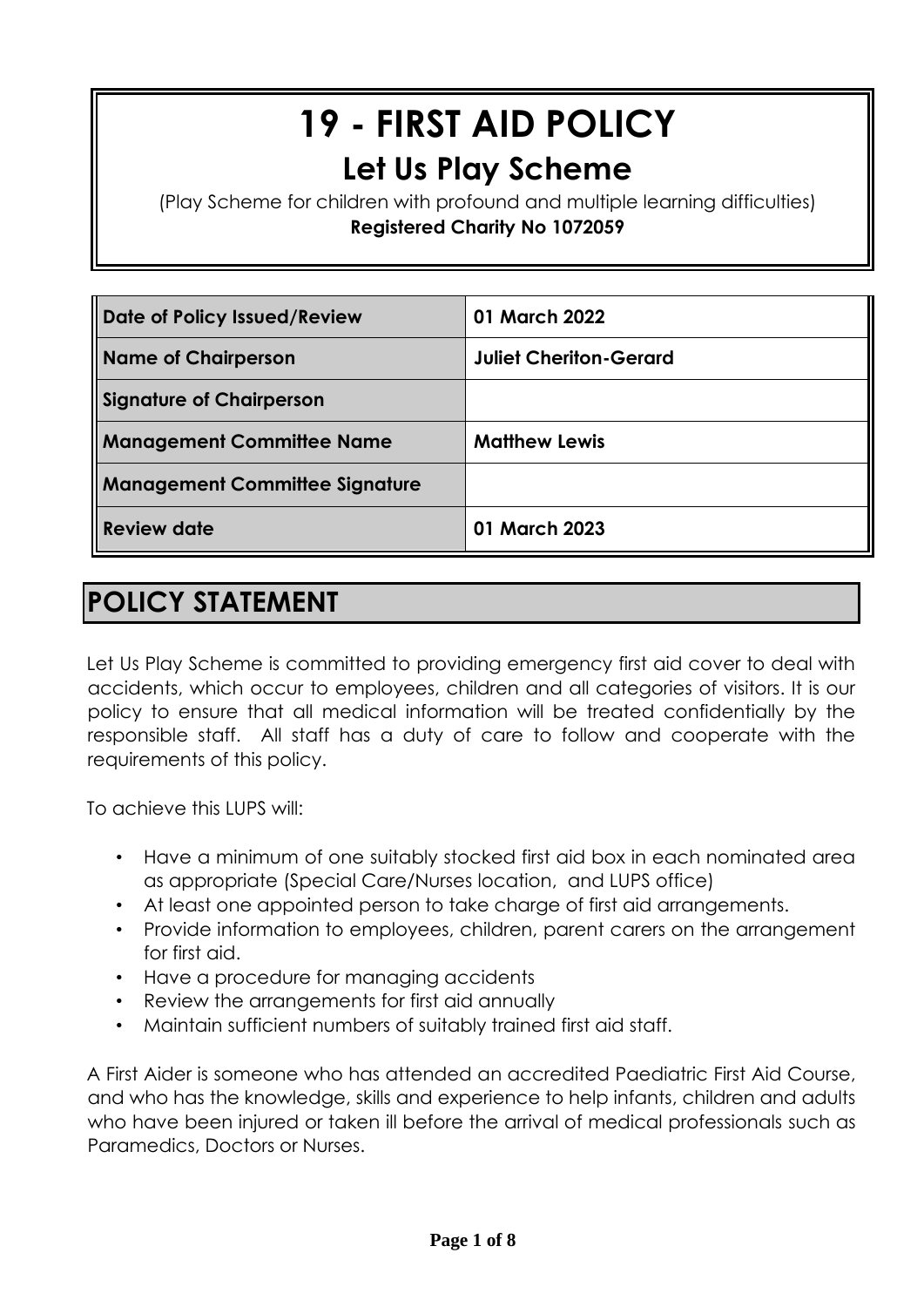LUPS will ensure it meets the requirements of Ofsted and the Early Years Foundation Stage Framework:

#### **"At least one person who has a current paediatric first aid certificate must be on the premises at all times when children are present."**

When referring to people and first aid the following definitions are used:

- Infant A baby from birth to 1 year old
- Child From 1 year to 8 years of age
- Adult Children over 8 years of age or "Puberty" are classed as adults for the first aid techniques.

**"The aim of a first aider is to make the infant, child or adult safe and comfortable, to treat any conditions they may have and to make sure the infant, child or adult doesn't get any worse"** 

### **FIRST AID BOXES**

All first aid kits provided by LUPS and in the school will conform to the Health and Safety Executives (HSE) minimum provision and meet the British Standard for First Aid (BS-8599- 1)

LUPS Provided First Aid Kits (Should be utilised at all times where possible) and are located in the LUPS office and Special Care.

School provided first aid kits should only be used in an emergency, where time does not permit to use a LUPS provided first aid kit. If a school first aid kit is utilised, ensure the Playscheme Manager/ Deputy Manager is informed so that it can be restocked and checked.

### **CONTENT OF FIRST AID KITS**

In accordance with HSE guidance, first aid kit contents should be adequate and appropriate for the place and type of work. Assessing the hazards identified in LUPS's risk assessments, the size of LUPS's workforce and accident history, the following list is the minimum requirement for the first aid kit located at the front desk:

| Contents                           | Quantity |
|------------------------------------|----------|
| Personal Protection pack           |          |
| Burn Relief Dressing 10cm x 10cm   | ◠        |
| <b>Washproof Assorted Plasters</b> | 50       |
| Large Dressing 18cm x 18cm Sterile |          |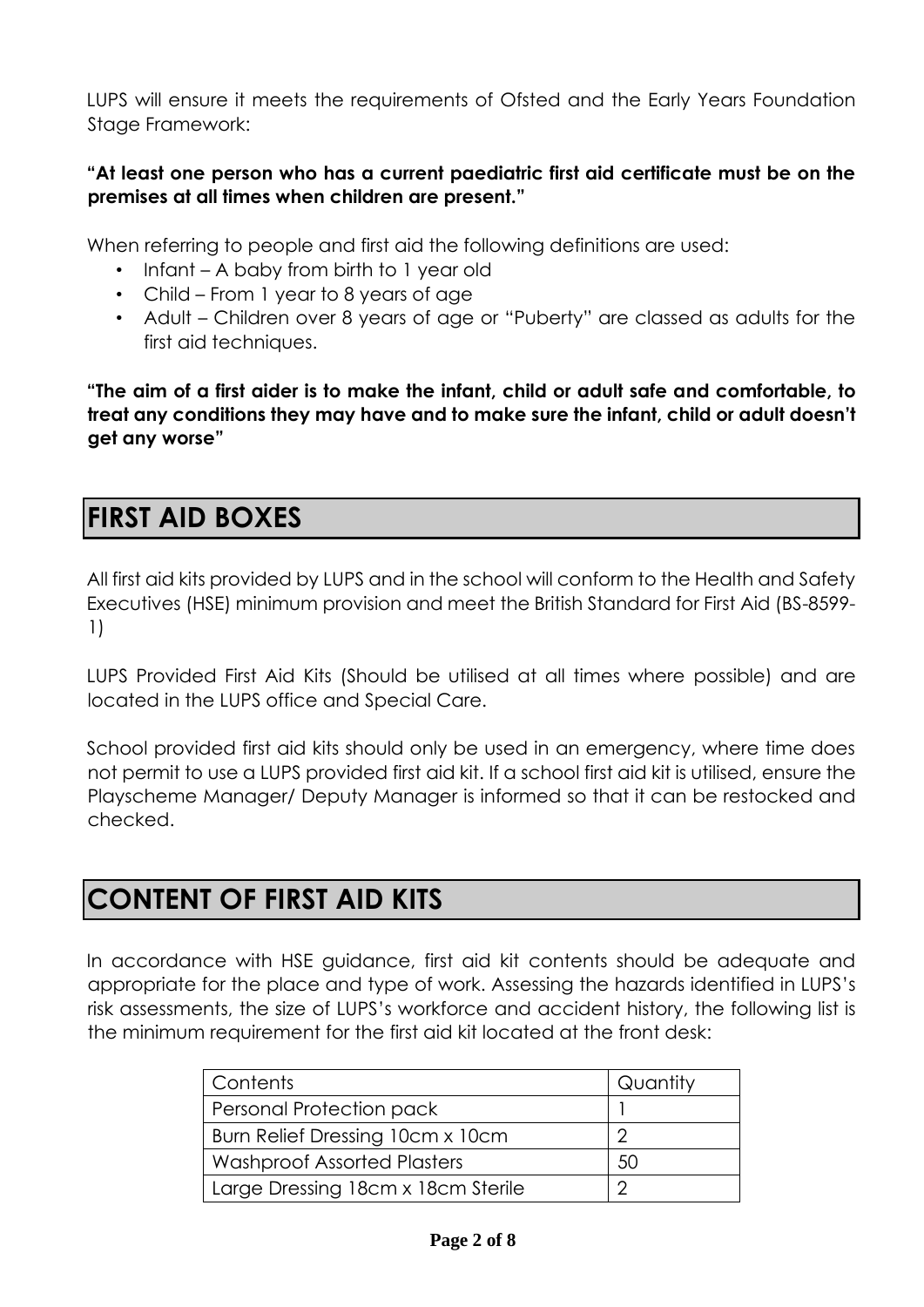| Medium Dressing 12cm x 12cm Sterile        | 4              |
|--------------------------------------------|----------------|
| Nitrile Gloves Pair                        | 5              |
| Mouth to Mouth Resuscitation Device        | 2              |
| Finger Dressing with Adhesive fixing 3.5cm | $\overline{2}$ |
| <b>Moist Cleansing Wipes</b>               | 20             |
| Single Use Triangular Bandage 90cm x       | $\sqrt{2}$     |
| 127cm                                      |                |
| Universal Shears Small 6"                  |                |
| Eye Pad Dressing with Bandage Sterile      | $\overline{2}$ |
| Eye Wash (sterile pod)                     | $\overline{2}$ |
| Foil Blanket Adult Size                    |                |
| <b>First Aid Guidance Leaflet</b>          |                |
| Safety Pins Assorted                       | 6              |

Supplementary first aid kits (i.e. additional small kits containing commonly required items) may also be used. Items that may also be added to a first aid kit are ice packs, novelty plasters for children or a child sized pocket mask.

First aid kits should **not** have any medicines, creams or lotions which may harm an infant, child or adult.

#### **APPOINTED PERSON**

The following person(s) are responsible for ensuring that first aid boxes are correctly stocked according to the list provided above and up to date regulations.

Vicky Ashton – Playscheme Manager Matt Lewis – Deputy Playscheme Manager

### **ACCIDENTS**

In the event of a child having an accident involving an injury or suspected injury during a session time the following procedure will be followed:

A Senior in the area is to support the child whilst calling for the daily Appointed First Aider to deal with injured child and calling over the radio for assistance or despatching the child's one to one support worker to get help if necessary.

Upon being summoned in the event of an accident, the First Aider/appointed person is to take charge of the first aid administration/emergency treatment commensurate with their training. Following their assessment of the injured person, they are to administer appropriate first aid and make a balanced judgement as to whether there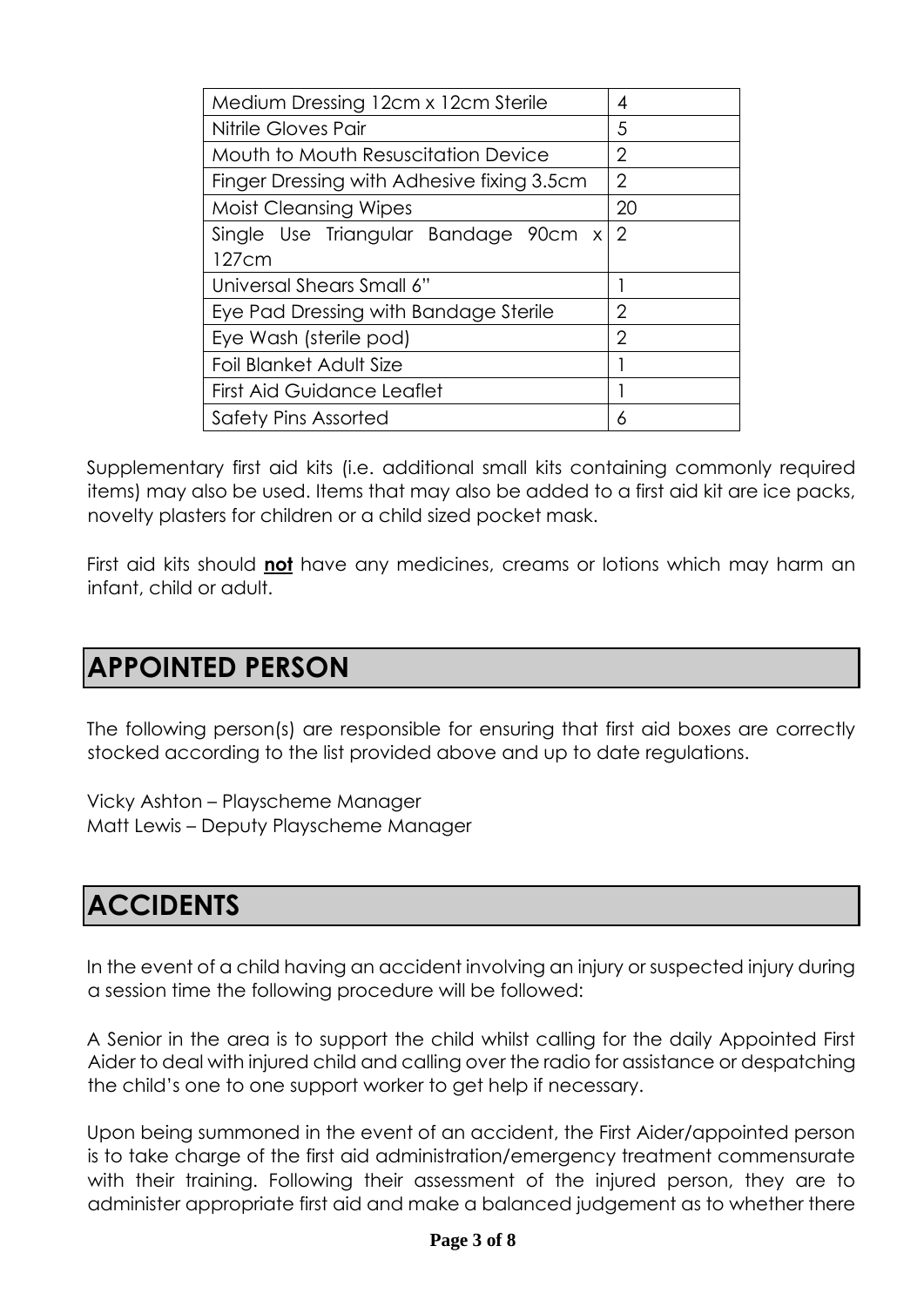is a requirement to call an ambulance. A member of the Management Team must be informed in the event of all serious accidents/injuries.

Do not move the patient if there is any concern that there may be a serious injury. Only move the patient into the recovery position if there are respiratory difficulties. Ensure the area is clear of spectators and obvious hazards keep the casualty warm and remain on the scene until assistance arrives.

All accidents and injuries no matter how minor must be reported to one of the appointed First Aiders who will ensure the correct first aid is carried out and that it is reported correctly via the accident reporting procedures (See below).

Children must be fully monitored at all times whilst on play scheme following an accident.

**NOTE: IT DOES NOT MATTER HOW MINOR THE ACCIDENT/INJURY IS, A NOMINATED FIRST AIDER IS TO BE INFORMED SO IT CAN BE CHECKED AND LOGGED. SENIORS ARE TO ENSURE THE NOMINATED FIRST AIDER IS MADE AWARE.** 

### **ACCIDENT REPORTING**

All accidents will be recorded and reported according to the Authorities guidelines, to include:

- The Date, Time and Place of the incident.
- The Name (and Unit) of the injured person.
- Details of injury and what first aid treatment was given.
- What happened to the person immediately afterwards.
- Name and signature of the person or first aider dealing with the incident.

All accidents to staff and visitors requiring First aid treatment, and any accident to a child requiring further attention, are to be recorded in the Accident Book and reported to HSE, if appropriate, under RIDDOR.

Book to be kept with Medical logs situated in the LUPS office.

A report will be handed over to the parent carer and a signature obtained when their child is collected, so they have a record of what has happened and signs to look out for.

### **FIRST AID TRAINING**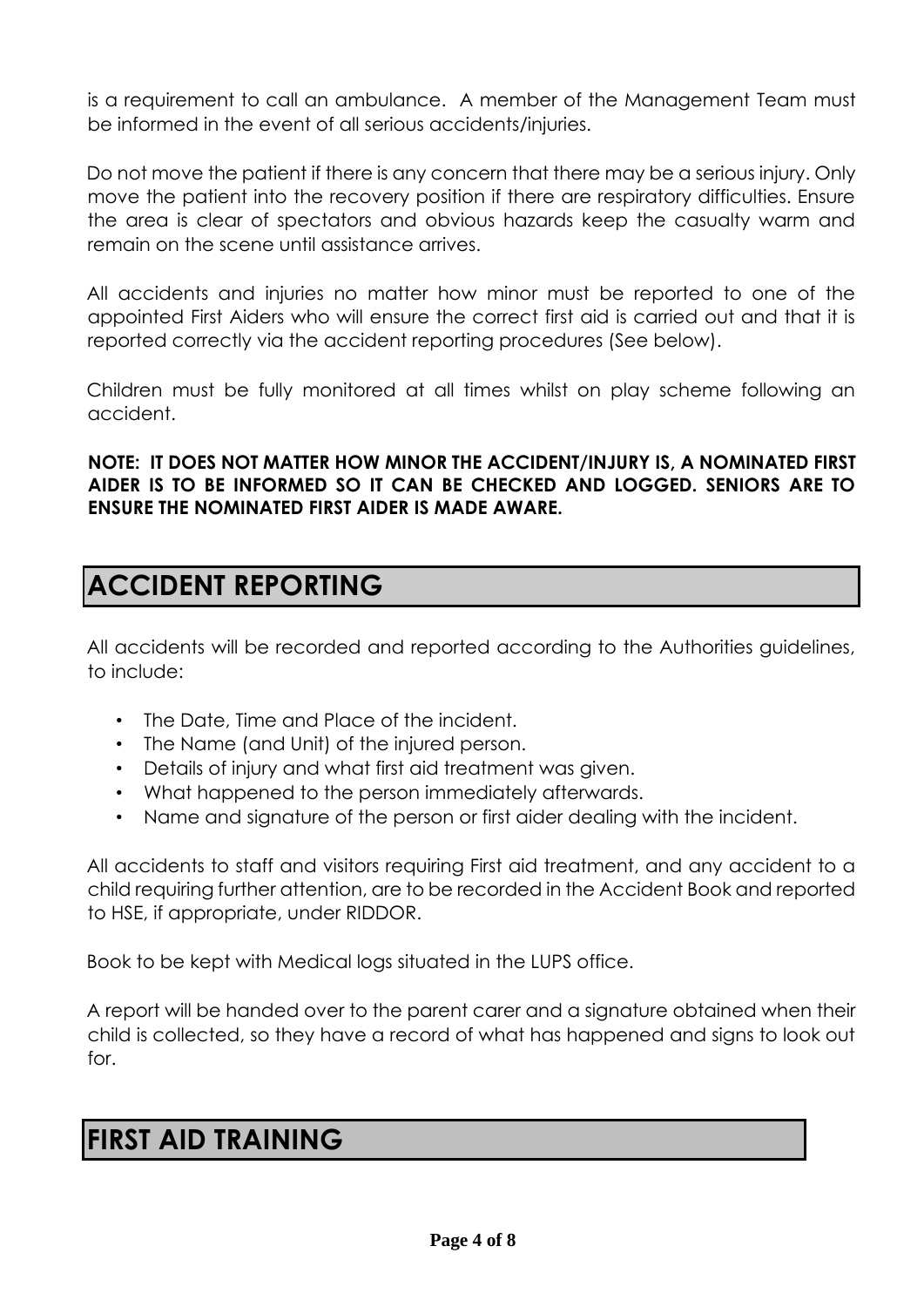Let Us Play Scheme will maintain an up-to-date list of those employees who have undergone emergency first aid training. There will be 2 qualified Advanced Paediatric First Aiders nominated daily, which meets the suggested requirements of the HSE First Aid at Work Approved Code of Practice and Guidance. Every Senior will be given the opportunity to volunteer for and attend a first aid training course and other staff where possible. A list of First Aid Qualified Staff will be displayed within the school and made known to all staff.

Staff should be aware that the trained Nurse we have on site are not First Aiders and are on the play scheme to support the children with medication and complex medical needs. Any First aid requirements should be brought to the attention of the daily Appointed First Aiders.

### **DOCUMENTATION**

This policy will be made available to all Staff and Parents carers. Further copies will be available upon request.

# **FIRST AID ACCOMMODATION**

St Francis / Heathfield School is suitable for administering First Aid for the purposes of Let Us Play Scheme. Should a quiet area with bed be required then the School Nurse's Office can be utilised.

### **MAJOR INCIDENT**

If a Major Incident was to occur, the Appointed Person/First Aiders will be responsible for taking the First Aid Kits with them to the pre-determined muster points in the playground. The Appointed first aiders will be responsible for coordinating any first aid for the children calling in other qualified first aiders as required to support. The appointed first aiders will remain the lead in first aid to the children throughout and supporting first aiders will be called in to either support or provide first aid to those other children requiring it at that time. Emergency first aiders will be required to support with any Staff requiring first aid. First Aiders will be responsible to ensure they continue to administer first aid until either handed over to professional medical professionals (i.e. Ambulance Crew), or if only minor back to their one to one support worker or parent/carer who will be informed to monitor them and seek advice if there are any abnormal symptoms.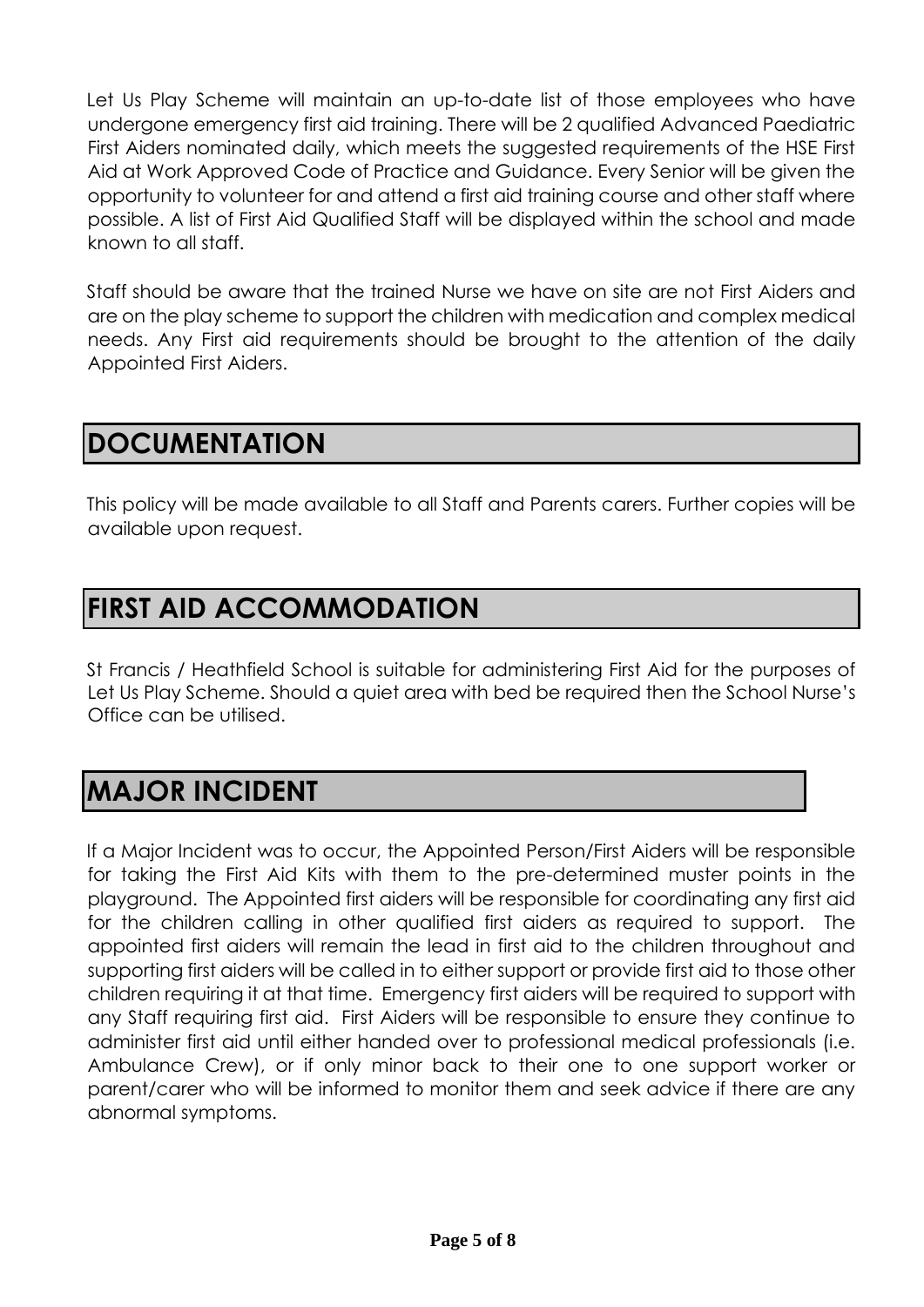# **CONTACTING EMERGENCY SERVICES**

The First Aider/appointed person is to always call an ambulance on the following occasions:

- In the event of a serious injury
- In the event of any significant head injury
- In the event of a person becoming unconscious
- Whenever there is the possibility of a fracture or where this is suspected
- Whenever the First Aider is unsure of the severity of the injuries
- Whenever the First Aider is unsure of the correct treatment
- Whenever a person is complaining of chest pain
- Whenever a child with complex medical problems is clearly unwell

In the event of an accident involving a child, where appropriate, it is our policy to always notify parents of their child's accident if it:

- is considered to be a serious (or more than minor) injury
- requires first aid treatment
- requires attendance at a hospital
- requires minor first aid treatment (On parents/carers return to collect the child)

Our procedure for notifying parent carer will be to use all telephone numbers available to contact them and leave a message should the parent carer not be contactable.

In the event that parent carers cannot be contacted and a message has been left, our policy will be to continue to attempt to make contact with the parent carer every hour. In the interim, we will ensure that the qualified First Aider, appointed person or another member of staff remains with the child until the parent carer can be contacted and arrive (as required).

In the event that the child requires hospital treatment and the parent carer cannot be contacted prior to attendance, the qualified First Aider/appointed person/another member of staff will accompany the child to hospital and remain with them until the parent carer can be contacted and arrive at the hospital.

In the event of a head injury (bump on head) a standard letter will be sent home with the child, indicating the area and nature of the injury along with advice.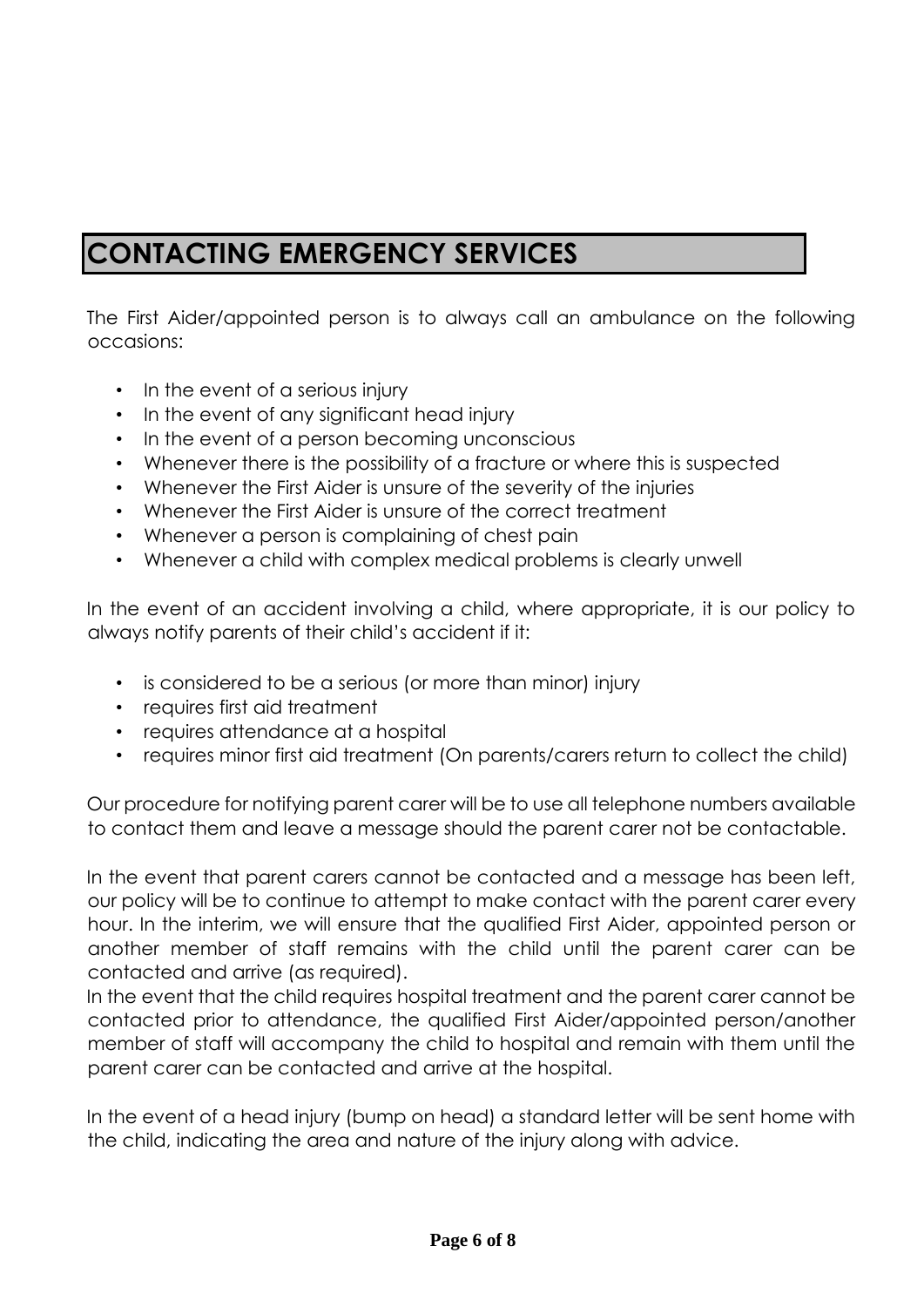# **LEGAL FRAMEWORK, GUIDANCE AND ASSOCIATED POLICIES**

#### **Legal framework**

• Health and Safety (First Aid) Regulations (1981)

#### **Further guidance**

- First Aid at Work: Your questions answered
- Basic Advice on First Aid at Work
- Guidance on First Aid for Schools: A Good Practise Guide (DfEE)

#### **Associated Policies**

- Administration of Medication (18)
- Safety Policy (10)
- Emergency Evacuation Plan (17)
- Confidentiality Policy (7)